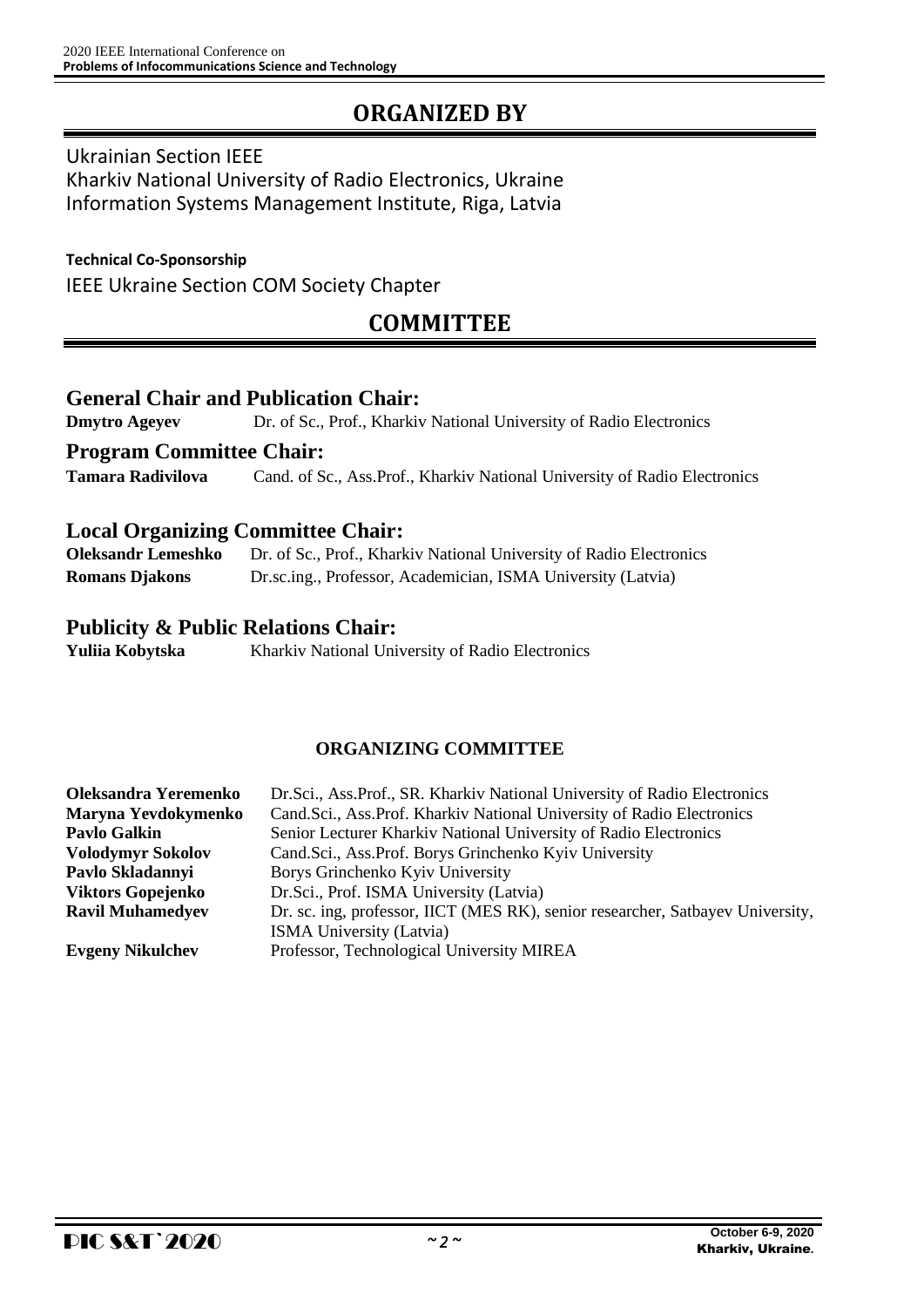### **CONFERENCE TIMELINE**

|                        | $9:00 - 17:00$  | Registration (Hall of Synergy)                                                             |
|------------------------|-----------------|--------------------------------------------------------------------------------------------|
|                        | $9:45 - 10:00$  | <b>Conference Opening</b>                                                                  |
|                        | $10:00 - 11:00$ | <b>Conference Plenary Session</b>                                                          |
|                        | $11:00 - 11:15$ | <b>Coffee Break</b>                                                                        |
|                        | $11:15 - 12:15$ | Regular Session 1: Infocommunication Technologies and Networks                             |
| October 6              | 12:15 - 12:30   | <b>Coffee Break</b>                                                                        |
| Tuesday                | 12:30 - 13:30   | Regular Session 2: Infocommunication Technologies and Services                             |
| (Onsite)               | 13:30 - 14:15   | Lunch                                                                                      |
|                        | 14:15 - 15:30   | Regular Session 3: Infocommunication technologies, networks and<br>services (IoT)          |
|                        | 15:30 - 15:45   | <b>Coffee Break</b>                                                                        |
|                        | 15:45 - 17:00   | Regular Session 4: Theoretical and Practical Aspects of AI & AR                            |
|                        | 17:30           | <b>Gala Dinner</b>                                                                         |
|                        | $9:30 - 11:00$  | Regular Session 1: Mobile infocommunication systems and signal processing                  |
|                        | $11:00 - 11:15$ | <b>Coffee Break</b>                                                                        |
| October 7              | $11:15 - 12:15$ | Regular Session 2: Radars                                                                  |
| Wednesday              | 12:15 - 12:30   | <b>Coffee Break</b>                                                                        |
| (Onsite)               | 12:30 - 13:30   | Regular Session 3: Theoretical and Practical Aspects of AI & AR                            |
|                        | 13:30 - 14:30   | Lunch                                                                                      |
|                        | 14:30 - 15:45   | Regular Session 4: Cybersecurity                                                           |
| October 8-9            |                 | <b>Short Messages (POSTERS)</b>                                                            |
| Thursday $-$<br>Friday | $09:30 - 15:30$ |                                                                                            |
| (Online)               |                 | (YouTube)                                                                                  |
|                        | 09:30 - 10:30   | Online Session 1: Infocommunication technologies and networks                              |
|                        | $10:45 - 11:45$ | Online Session 2: 5G Heterogeneous Networks                                                |
| October 8              |                 | Online Session 3: Mobile infocommunication systems and signal processing                   |
| Thursday               | 12:00 - 13:30   | Online Session 4: Cybersecurity                                                            |
| (Online)               |                 | Online Session 5: Infocommunication technologies and services                              |
|                        | 14:00 - 15:15   | Online Session 6: Radars                                                                   |
|                        | 09:30 - 10:30   | Online Session 1: Infocommunication technologies and networks                              |
|                        |                 | Online Session 2: Control, adaptation, self-organization in infocommuni-<br>cation systems |
| October 9              | $10:45 - 11:45$ | Online Session 3: Image Processing                                                         |
| Friday                 |                 | Online Session 4: Cybersecurity                                                            |
| (Online)               | 12:00 - 13:15   | Online Session 5: Artificial Intelligence and Recognition                                  |
|                        | 13:30 - 14:30   | <b>Reserve Online Session</b>                                                              |
|                        | 14:30 - 14:45   | <b>Conference Closing</b>                                                                  |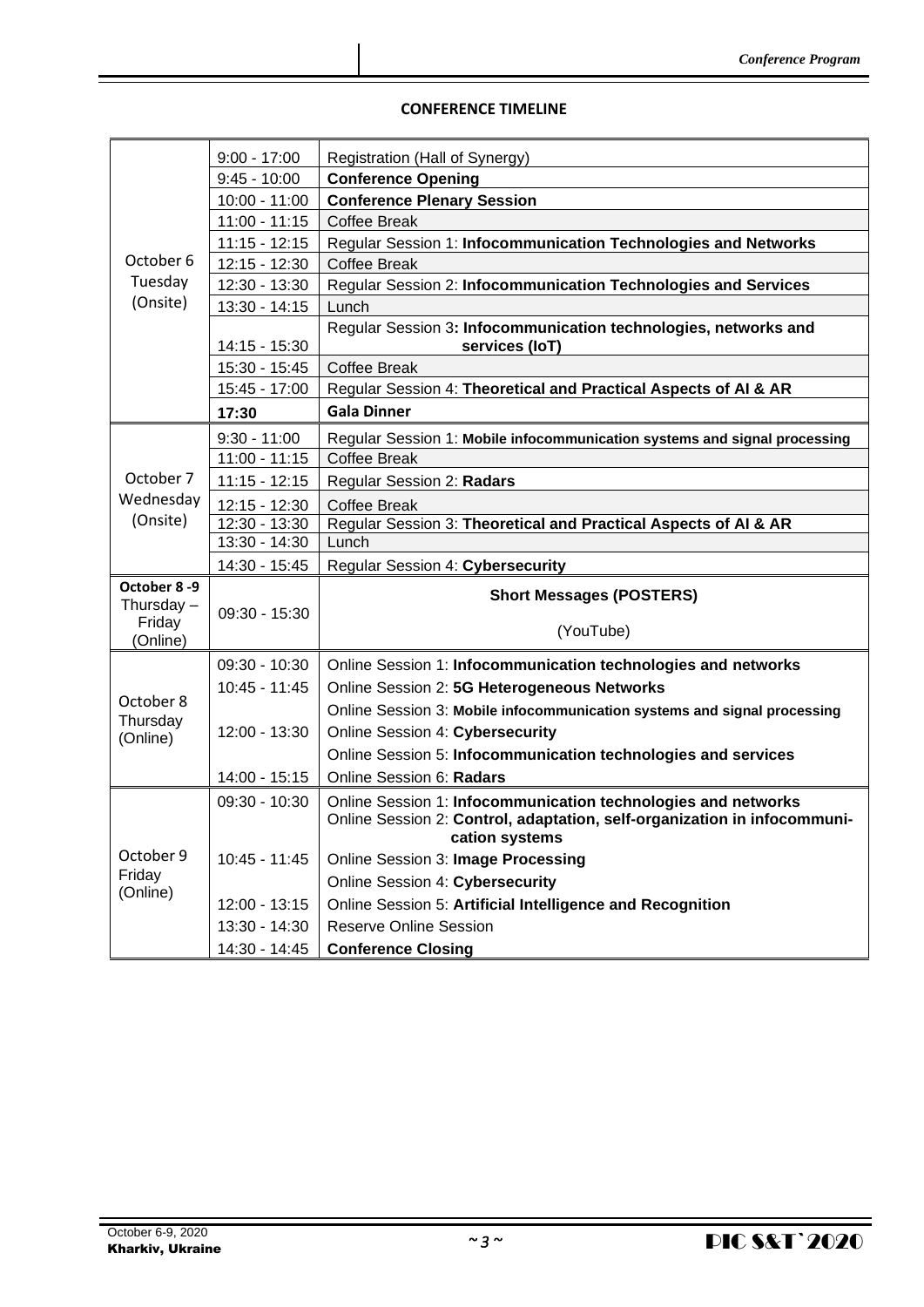## **CONFERENCE OPENING AND PLENARY SESSION**

*Conference room "Synergy" - October 06 – 9:45 – 11:00* https://meet.google.com/dth-aqfr-svi

*09:00- 17:00 Registration (Reception, "Synergy", Nauka ave., 14)*

### Welcome speeches

#### *Oleksandr Martynchuk*

Use of Adaptive Polarization Processing of Signals in Perspective Mobile Communication Systems

### *Dmitry Zaitsev*

Switching vs Routing within Multidimensional Torus Interconnect

### *Roman Odarchenko*

5G Use Cases for Vertical Industries in Touristic, Safe and Mobility-Efficient Cities: Challenges and Facilities

### **SESSION.** INFOCOMMUNICATION TECHNOLOGIES AND NETWORKS

### *Conference room "Synergy" - October 06 – 11:15 - 12:15* https:// meet.google.com/dth-aqfr-svi

|  | Oleksandr Lemeshko,<br>Maryna Yevdokymenko,<br>Oleksandra Yeremenko,<br>Aymen M. K. Al-Dulaimi,<br>71 Pavel Segeč and Jozef Papán | QoE-Centric Adaptive Multipath Routing under R-Factor with Load<br><b>Balancing in SDN</b>                 |
|--|-----------------------------------------------------------------------------------------------------------------------------------|------------------------------------------------------------------------------------------------------------|
|  | Vitalii Tkachov, Anna Budko, Kateryna<br>112 Hvozdetska and Daryna Hrebeniuk                                                      | Method of Building Dynamic Multi-hop VPN Chains for Ensuring Se-<br>curity of Terminal Access Systems      |
|  | Nataliya Fil, Leonid Nefedov and<br>144 Angela Binkovskaya                                                                        | Fuzzy Model for Estimating the Probability of User Error in the Elec-<br>tronic Document Management System |
|  | Roman Odarchenko, Anastasija<br>Abakumova, Serhii Bondar, Yuri<br>180 Bogachuk and Kundyz Maratkyzy                               | Advanced Method for QoE Evaluation and Improvement in Modern<br><b>Cellular Networks</b>                   |

### **SESSION.** INFOCOMMUNICATION TECHNOLOGIES AND SERVICES

*Conference room "Synergy" - October 06 – 12:30 - 13:30*

https:// meet.google.com/dth-aqfr-svi

| 61              | Oleksandr Pliushch, Serhii Toliupa,<br>Viktor Vyshnivskyi and Anatolii Rybydajlo                             | Studying of Initial Weight Vector Selection Impact on<br>Transient Performance of Coherent Sidelobe Cancellation<br>System with Gradient Adaptation Algorithm |
|-----------------|--------------------------------------------------------------------------------------------------------------|---------------------------------------------------------------------------------------------------------------------------------------------------------------|
|                 | Serhii Toliupa, Liudmyla Tereikovska,<br>Ihor Tereikovskyi, Shynar Mussiraliyeva and<br>69 Kalamkas Bagitova | Deep Neural Network Model for Recognition of Speaker's<br>Emotion                                                                                             |
|                 | Oleksandr Bezsmertnyi, Nataliia Golian, Vira<br>89 Golian and Iryna Afanasieva                               | Behavior Driven Development Approach in the Modern<br><b>Quality Control Process</b>                                                                          |
| 95 <sub>1</sub> | Vitaliy Lysenko and Irina Chernova                                                                           | Intelligent Decision Support System in Entomophages<br>Production                                                                                             |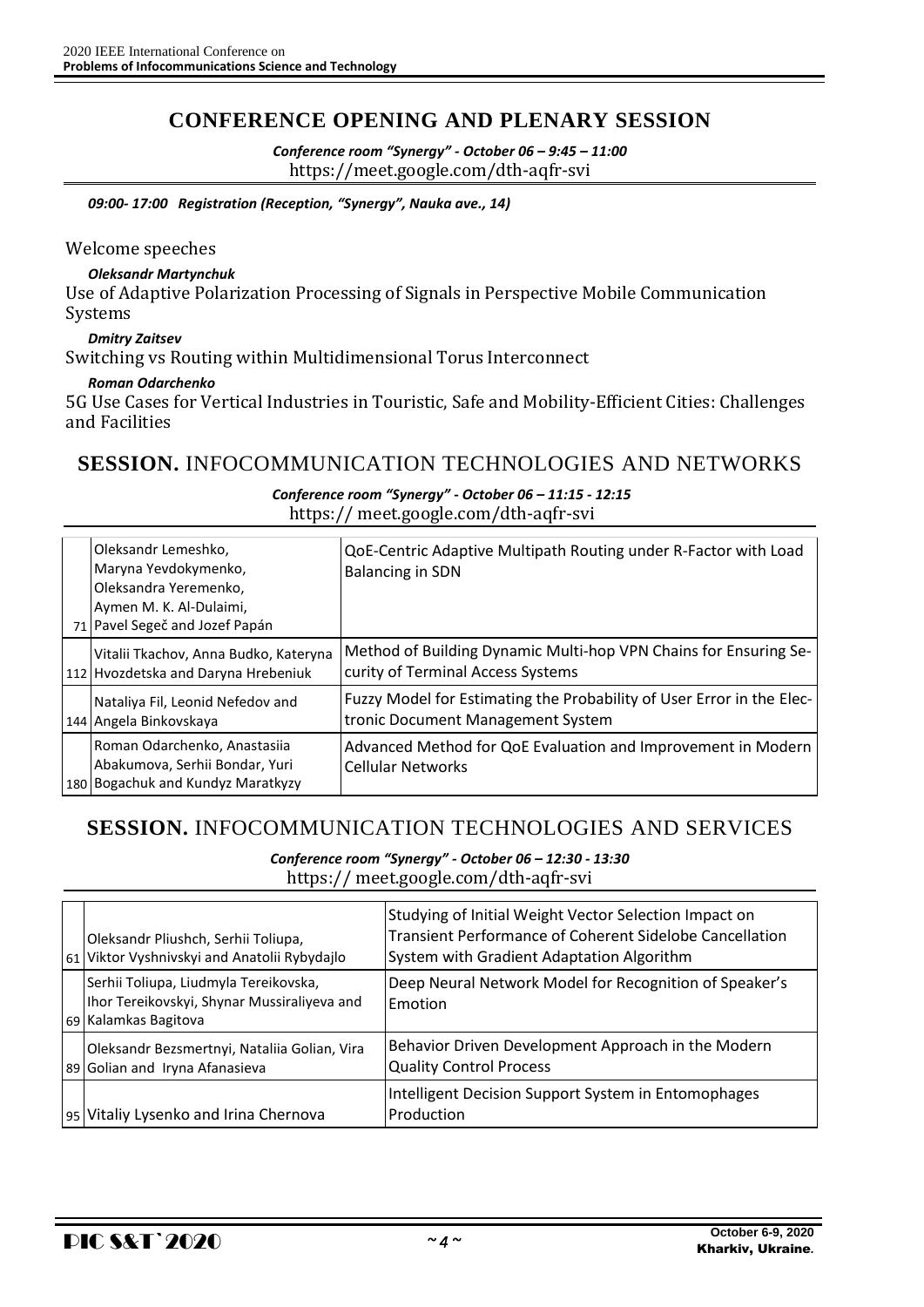## **SESSION.** INFOCOMMUNICATION TECHNOLOGIES, NETWORKS AND SERVICES (IOT)

### *Conference room "Synergy" - October 06 – 14:15 – 15:30* https:// meet.google.com/dth-aqfr-svi

| Yurii Lykov, Veronika Shatalova,<br>35 Anastasia Paniotova and Anna Lykova                                       | <b>Energy Efficiency Comparison LPWANs: LoRaWAN vs Sigfox</b>                               |
|------------------------------------------------------------------------------------------------------------------|---------------------------------------------------------------------------------------------|
| Olga Zaichenko, Marina Miroshnyk,<br>Pavlo Galkin, Nataliia Zaichenko and<br>74 Anatolii Miroshnyk               | Application of Six-port for Distance Measurement                                            |
| Pavlo Galkin, Olga Zaichenko, Ravil<br>Umiarov, Igor Klyuchnyk, Olga<br>102 Grigorieva and Iurii Khoroshaylo     | Design Testbenches in IoT and IIoT Area for TATU Smart Labs                                 |
| 103 Paylo Galkin                                                                                                 | Integration approach to solve problems in design testbenches for<br>wireless sensor network |
| Yrii Afanasiev, Volodymyr Afanasiev,<br>Valerii Chystov, Oleksii Sitkov, Vitalii<br>133 Surhai and Serhii Fediuk | Research of access control system using wireless sensor network                             |

# **SESSION.** THEORETICAL AND PRACTICAL ASPECTS OF AI & AR

#### *Conference room "Synergy" - October 06 – 15:45 – 17:00 https:// meet.google.com/dth-aqfr-svi*

| Kyrylo Smelyakov, Danil Karachevtsev,<br>Denis Kulemza, Yehor Samoilenko,<br>24 Oleh Patlan and Anastasiya Chupryna    | Effectiveness of Preprocessing Algorithms for Natural Language<br><b>Processing Applications</b>                             |
|------------------------------------------------------------------------------------------------------------------------|------------------------------------------------------------------------------------------------------------------------------|
| Oksana Mazurova, Oleksandr Topchii,<br>Oleksandr Samantsov and Mariya<br>40 Shirokopetleva                             | A Study of Optimization Models for Creation of Artificial Intelli-<br>gence for The Computer Game in The Tower Defense Genre |
| Igor Ruban, Hennadii Khudov,<br>Oleksandr Makoveichuk, Vladyslav<br>Khudov, Irina Khizhnyak and Oleksii<br>42 Barannik | The Mosaic Sustainable Marker Detection Method for Augmented<br><b>Reality Systems</b>                                       |
| levgen losifov, Olena losifova and<br>55 Volodymyr Sokolov                                                             | Sentence Segmentation from Unformatted Text using Language<br>Modeling and Sequence Labeling Approaches                      |
| Vitalii Martovytskyi, Igor Ruban,<br>Oleksandr Sievierinov, Andrii Nosyk<br>132 and Valentyn Lebediev                  | Mathematical Model of User Behavior in Computer Systems                                                                      |

# **SESSION.** MOBILE INFOCOMMUNICATION SYSTEMS AND SIGNAL PROCESSING

| 136 Volodymyr Vasylyshyn, Oleksandr<br>Barsukov, Maksym Kasianenko, Pavlo<br>Open'ko and Oleksandr Kuznietsov | Improving the Performance of DOA Estimation with Spatial Smoothing via<br>Noise Reduction                         |
|---------------------------------------------------------------------------------------------------------------|-------------------------------------------------------------------------------------------------------------------|
| 91 Konstantyn Vasiuta, Uliana<br>Zbezhkhowska, Valeriy Slobodyanuk<br>land Oleksandr Kovalchuk                | Stealth evaluation of the OFDM communication system                                                               |
| 135   Pavlo Kostenko, Valeriy Slobodyanuk,<br>Volodymyr Vasylyshyn, Vitaliy                                   | Design of pseudorandom discrete signals with power angle modulation<br>and investigation of their characteristics |

#### *Conference room "Synergy" - October 07 – 9:30 – 11:00 https://meet.google.com/dth-aqfr-svi*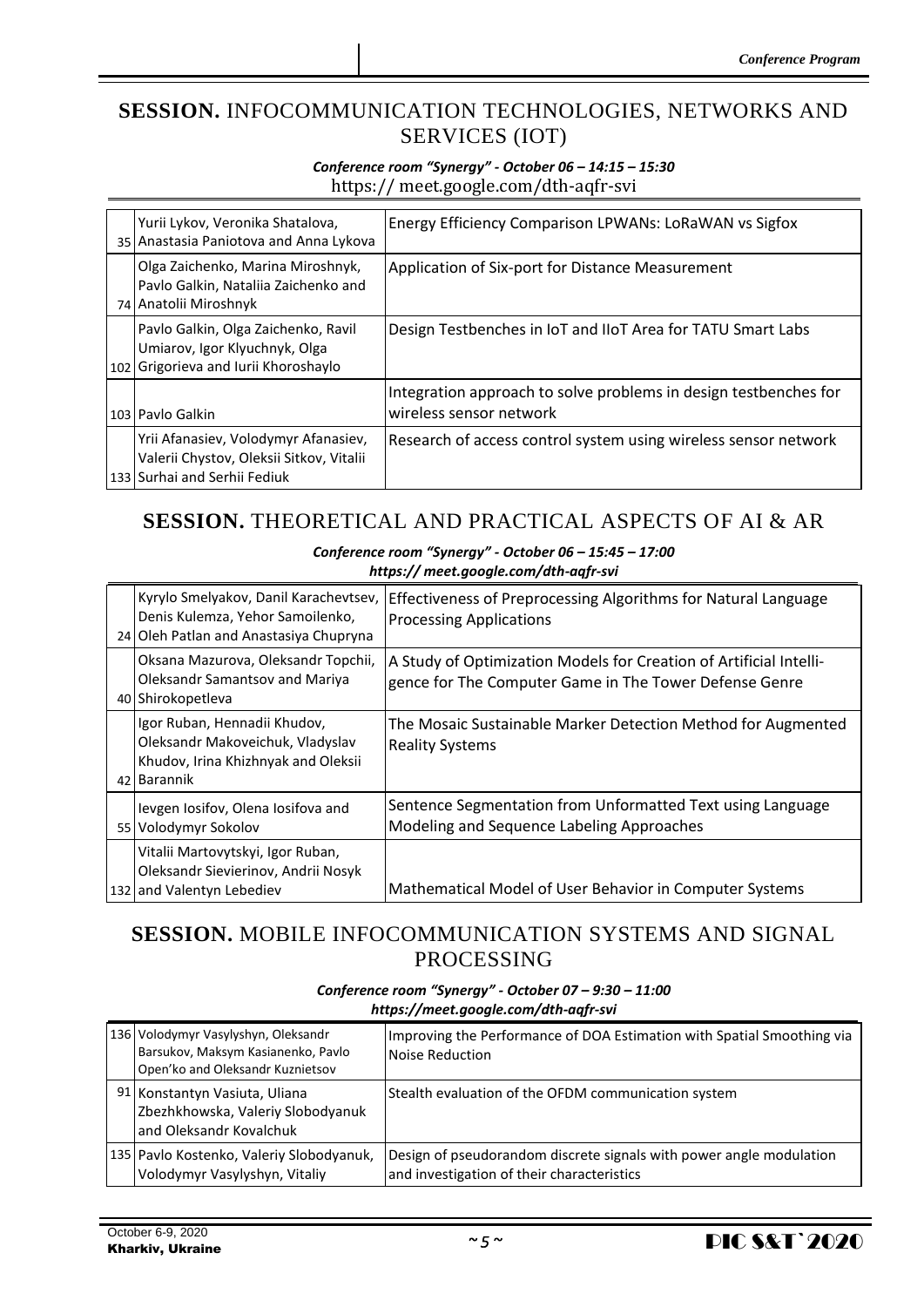|    | Lebedev and Serhii Makarov                                                          |                                                                                                                                                                     |
|----|-------------------------------------------------------------------------------------|---------------------------------------------------------------------------------------------------------------------------------------------------------------------|
|    | 45 Volodymyr Vasylyshyn                                                             | Direction of arrival estimation with ULA using SSA-based preprocessing                                                                                              |
|    | 177 Olena Semenova, Andriy Semenov, Olha<br>Voitsekhovska and Dmytro Kozin          | The Neural Network for Vertical Handover Procedure                                                                                                                  |
|    | 197 Mykola Pastushenko, Yana<br>Krasnozheniuk and Maksym Zaika                      | Investigation of Informativeness and Stability of Mel-Frequency Cepstral Coeffi-<br>cients Estimates based on Voice Signal Phase Data of Authentication System User |
| 36 | Volodymyr Saiko, Mykola Brailovskyi,<br>Volodymyr Nakonechnyi and Serhii<br>Toliupa | IMODELS OF IMPROVING THE EFFICIENCY OF RADIO COMMUNICATION<br>SYSTEMS USING THE TERRAHERT RANGE                                                                     |

## **SESSION.** RADARS

# *Conference room "Synergy" - October 07 – 11:15 – 12:15*

| https://meet.google.com/dth-aqfr-svi |
|--------------------------------------|
|                                      |

| Igor Koryttsev, Sergiy Sheiko, Vladimir<br>Kartashov, Oleh Zubkov, Vladimir Oleinikov,<br>44 Ivan Selieznov and Michail Anohin | Practical Aspects of Range Determination and Tracking of Small<br>Drones by Their Video Observation                                                    |
|--------------------------------------------------------------------------------------------------------------------------------|--------------------------------------------------------------------------------------------------------------------------------------------------------|
| Igor Shubin, Stanislav Snisar and Svitlana<br>104 Litvin                                                                       | Categorical Analysis of Logical Networks in Application to Intelli-<br>gent Radar Systems                                                              |
| Iryna Svyd, Ivan Obod, Oleksandr Maltsev<br>145 and Ganna Zavolodko                                                            | Interference Immunity Assessment of a Secondary Surveillance Ra-<br>dar Synchronous Information Network                                                |
| Ivan Obod, Iryna Svyd, Oleksandr Maltsev<br>155 and Sviatoslav Starokozhev                                                     | The Effect of Masking Interference on the Quality of Request Signal<br>Detection in Aircraft Responders of the Identification Friend or Foe<br>Systems |
| Ivan Obod, Iryna Svyd, Oleksandr Maltsev,<br>146 Ganna Zavolodko and Sergiy Leonov                                             | WAM Systems: Comparative Analysis of Information Support Quali-<br> ty                                                                                 |

# **SESSION.** THEORETICAL AND PRACTICAL ASPECTS OF AI & AR

### *Conference room "Synergy" - October 07 – 12:30 – 13:30 https://meet.google.com/dth-aqfr-svi*

| Kolisnyk Kostyantyn, Sokol Yevgen, Avrunin<br>14 Oleg, Shushliapina Nataliia and Nosova Yana                                           | Improving the Quality of Telemedicine Diagnostic Imaging in Oto-<br>laryngology                                |
|----------------------------------------------------------------------------------------------------------------------------------------|----------------------------------------------------------------------------------------------------------------|
| Alina Nechyporenko, Viktor Reshetnik, Denys<br>Shyian, Nadiia Yurevych, Victoriia Alekseeva,<br>140 Rosana Nazaryan and Vitaliy Gargin | Comparative Characteristics of the Anatomical Structures of the<br>Ostiomeatal Complex Obtained by 3D Modeling |
| Maksym Shopynskyi, Nataliia Golian and<br>115 Iryna Afanasieva                                                                         | Long short-term memory model appliance for generating music<br>compositions                                    |
| Anatolii Kargin and<br>182 Tetyana Petrenko                                                                                            | Fuzzy Inference Considering Data Aging in Smart Rules Engine                                                   |

# **SESSION.** CYBERSECURITY

#### *Conference room "Synergy" - October 07 – 14:30 – 15:45 https://meet.google.com/dth-aqfr-svi*

|  | Maliy, Inna Horkovenko, Nikolaj Kovalenko<br>land Tetiana Kuznetsova                                                     | 84 Alexandr Kuznetsov, Nikita Goncharov, Olena Non-Binary Cryptographic Functions for Symmetric Ciphers |
|--|--------------------------------------------------------------------------------------------------------------------------|---------------------------------------------------------------------------------------------------------|
|  | 83 Alexandr Kuznetsov, Anastasiia Kiian, Oleksii<br>Smirnov, Olga Girzheva, Oleksandr Nakisko<br>land Tetiana Kuznetsova | Advanced Code-Based Electronic Signature Scheme                                                         |
|  | 168 Vitalii Martovytskyi, Igor Ruban, Hennadiy                                                                           | Method of Detecting FDI Attacks on Smart Grid                                                           |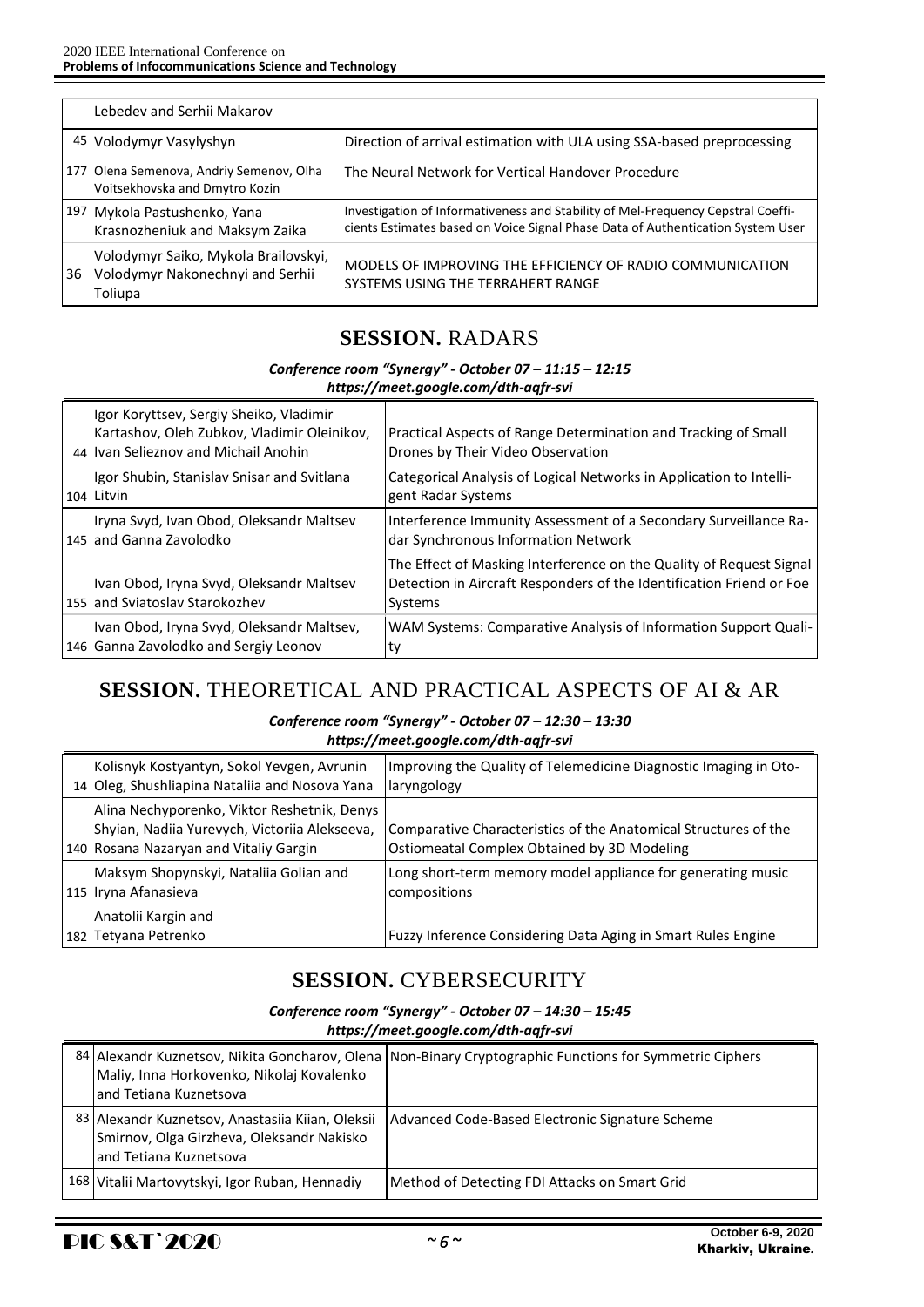| Lahutin, Volodymyr Rykun, Irina Ilina and<br>Vladyslav Diachenko |                                                       |
|------------------------------------------------------------------|-------------------------------------------------------|
| 171 Serhii Semenov, Zhang Ligiang and Cao<br>Weilin              | <b>Penetration Testing Process Mathematical Model</b> |

## **ONLINE SESSION.** INFOCOMMUNICATION TECHNOLOGIES AND **NETWORKS**

#### *Google Meet - Oct. 08 – 9:30 - 10:30 https://meet.google.com/gnk-tngc-gjv*

|     | Bogdan Petrik, Valeriy Dubrovin, Hanna<br>23 Nelasa and Yullia Tverdokhlib       | Network intrusion monitoring system wavelet analysis<br>traffic        |
|-----|----------------------------------------------------------------------------------|------------------------------------------------------------------------|
|     | 77 Nikolai Biriukov and Nataliya Triska                                          | A model of traffic value impact on packet delay deviation              |
|     | Romanov Oleksandr, Volodymyr Mankivskyi<br>78 and Ivan Saychenko                 | Analysis of Influence of UDP Parameters on QoS in IP<br><b>Network</b> |
|     | Victor Krasnobayev, Alexandr Kuznetsov,<br>81 Alina Yanko and Tetiana Kuznetsova | Solving the Shortest Path Problem Using Integer Residual<br>Arithmetic |
| 172 | Andriy Kovalenko, Heorhii Kuchuk, Viacheslav<br>Radchenko and Anton Poroshenko   | Predicting of Data Center cluster traffic                              |

# **ONLINE SESSION.** 5G HETEROGENEOUS NETWORKS

*Google Meet - Oct. 08 – 10:45 - 11:45*

| https://meet.google.com/gnk-tngc-gjv                               |                                                                                         |  |
|--------------------------------------------------------------------|-----------------------------------------------------------------------------------------|--|
| Juliy Boiko, Ilya Pyatin and Oleksander<br>31 Eromenko             | Simulation of the Transport Channel with Polar Codes for the<br>5G Mobile Communication |  |
| Andrew Bulashenko, Stepan Piltyay and Ivan<br>75 Demchenko         | Energy Efficiency of the D2D Direct Connection System in 5G<br><b>Networks</b>          |  |
| Stepan Piltyay, Andrew Bulashenko and Ivan<br>114 Demchenko        | Wireless Sensor Network Connectivity in Heterogeneous 5G<br>Mobile Systems              |  |
| Serhii Siden, Dmytro Makoveyenko and Vo-<br>137 lodymyr Pyliavskyi | Generalized 5G mmWave Propagation Model in an Urban<br>Macro Environment                |  |

# **ONLINE SESSION.** MOBILE INFOCOMMUNICATION SYSTEMS AND SIGNAL PROCESSING

*Google Meet - Oct. 08 – 12:00 - 13:30 https://meet.google.com/gnk-tngc-gjv*

| $\frac{1}{1000}$                                            |                                                                                                                                        |  |
|-------------------------------------------------------------|----------------------------------------------------------------------------------------------------------------------------------------|--|
| 9 Gleb Avdevenko                                            | Generating DVB-S2 Signals by Application of Nuand BladeRF x40 SDR<br>Transceiver                                                       |  |
| Stepan Piltyay, Andrew<br>80 Bulashenko and Ivan Demchenko  | Compact Polarizers for Satellite Information Systems                                                                                   |  |
| 62 Volodymyr Tkachenko and<br><b>Aleksandr Serkov</b>       | Method for increasing bandwidth and noise immunity IIoT at the influence of<br>natural and intentional electromagnetic interference    |  |
| 100 Ivan Horbatyi                                           | Approaches to the Construction of a Transmitting Device for Generating<br>Signals Based on the Amplitude Modulation of Many Components |  |
| Andrew Bulashenko, Stepan<br>105 Piltyay and Ivan Demchenko | Analytical Technique for Iris Polarizers Development                                                                                   |  |
| 121 Taras Hurskyi, Oleg Sova and                            | MODELING OF JAMMING OF THE RADIO NETWORK WITH AIR REPEATER                                                                             |  |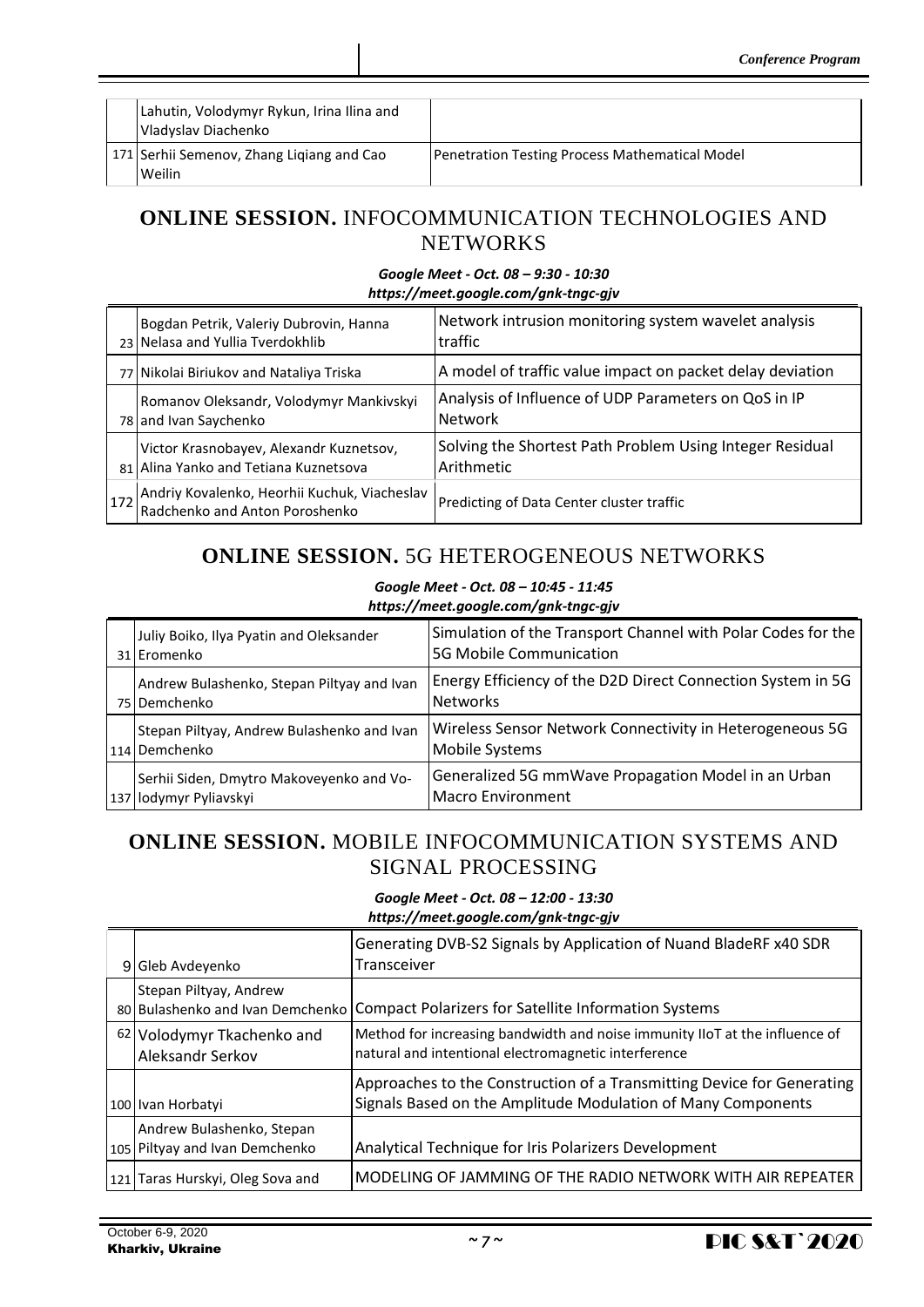|  | Serhiy Boholiy                                     |                                                                                               |
|--|----------------------------------------------------|-----------------------------------------------------------------------------------------------|
|  | <b>Arkadiy Prodeus and Maryna</b><br>7   Didkovska | Objective assessment of speech intelligibility in small and medium-sized<br><b>classrooms</b> |

## **ONLINE SESSION.** CYBERSECURITY

### *Google Meet - Oct. 08 – 12:00 - 13:30*

*https://meet.google.com/uhq-winc-snp*

| 6  | Dmytro Progonov                                                       | Performance of statistical stegdetectors in case of small number of stego<br>images in training set |
|----|-----------------------------------------------------------------------|-----------------------------------------------------------------------------------------------------|
| 51 | Dmitry Palko, Tetiana Babenko,<br>Larysa Myrutenko and Andrii Bigdan  | Model of information security critical incident risk assessment                                     |
|    | 108 Mykhailo Klymash, Nazar Peleh,<br>Olga Shpur and Oksana Maksysko  | Concept of Intelligent Detection of DDoS Attacks in SDN Networks Using<br><b>Machine Learning</b>   |
|    | 163 Sergiy Gnatyuk, Maksim Iavich,<br>Giorgi lashvili and Razvan Bocu | Novel Method of Hardware Security Problems Identification                                           |
| 56 | levgeniia Kuzminykh, Maryna<br>Yevdokymenko and Dmytro Ageyev         | Analysis of Encryption Key Management Systems: Strengths, Weaknesses,<br>Opportunities, Threats     |
|    |                                                                       |                                                                                                     |

## **ONLINE SESSION.** INFOCOMMUNICATION TECHNOLOGIES AND **SERVICES**

#### *Google Meet - Oct. 08 – 14:00 - 15:15 https://meet.google.com/gnk-tngc-gjv*

| Andriy Luntovskyy, Bohdan Shubyn, Taras<br>46 Maksymyuk and Mykhailo Klymash                          | Highly-Distributed Systems: what is inside?                                                                                                    |
|-------------------------------------------------------------------------------------------------------|------------------------------------------------------------------------------------------------------------------------------------------------|
| Oleg Bisikalo, Dina Chernenko, Oksana<br>Danylchuk, Viacheslav Kovtun and Vo-<br>66 lodymyr Romanenko | Information technology for TTF optimization of an infor-<br>mation system for critical use that operates in aggressive<br>cyber-physical space |
| Ryszard Pukala, Serhii Hlibko, Nataliya Vnu-<br>130 kova and Olena Korvat                             | Power BI in ICT for Monitoring of Insurance Activity<br>based on Indicators of Insurance Portfolios                                            |
| Larysa Globa, Rina Novogrudskaya, Bohdan<br>139 Zadoienko and Oleksandr Stryzhak                      | Ontological model for scientific institutions information<br>representation                                                                    |
| Sergiy Zagorodnyuk, Ilona Revenchuk, Bog-<br>8 dan Sus and Oleksandr Bauzha                           | Software Interaction Problem with the LDAP Directory<br>Service: Description, Resolving, Analysis                                              |

# **ONLINE SESSION.** RADARS

*Google Meet - Oct. 08 – 14:00 - 15:15 https://meet.google.com/uhq-winc-snp*

| 128 | Leonid Uryvsky and Bohdan Shmihel                                                                                          | Boundary parameters for a qualitative assessment of digital<br>communication channels with specified reliability characteris-<br>tics                      |
|-----|----------------------------------------------------------------------------------------------------------------------------|------------------------------------------------------------------------------------------------------------------------------------------------------------|
|     | Mykhailo Ilchenko, Alexander Zhivkov, Ro-<br>man Kamarali, Mykyta Kopaniev and Ivan<br>76 Saichenko                        | Non-Lorentzian resonance characteristics of metamaterial<br>cells in a waveguide                                                                           |
|     | Valery Volosyuk, Simeon Zhyla, Vladimir<br>Pavlikov, Nikolay Ruzhentsev, Mykola<br>185 Nechyporuk and Volodymyr Kosharskyi | Optimal algorithms synthesis for polarization selection of use-<br>ful signals on the background of passive interference in syn-<br>thetic aperture radars |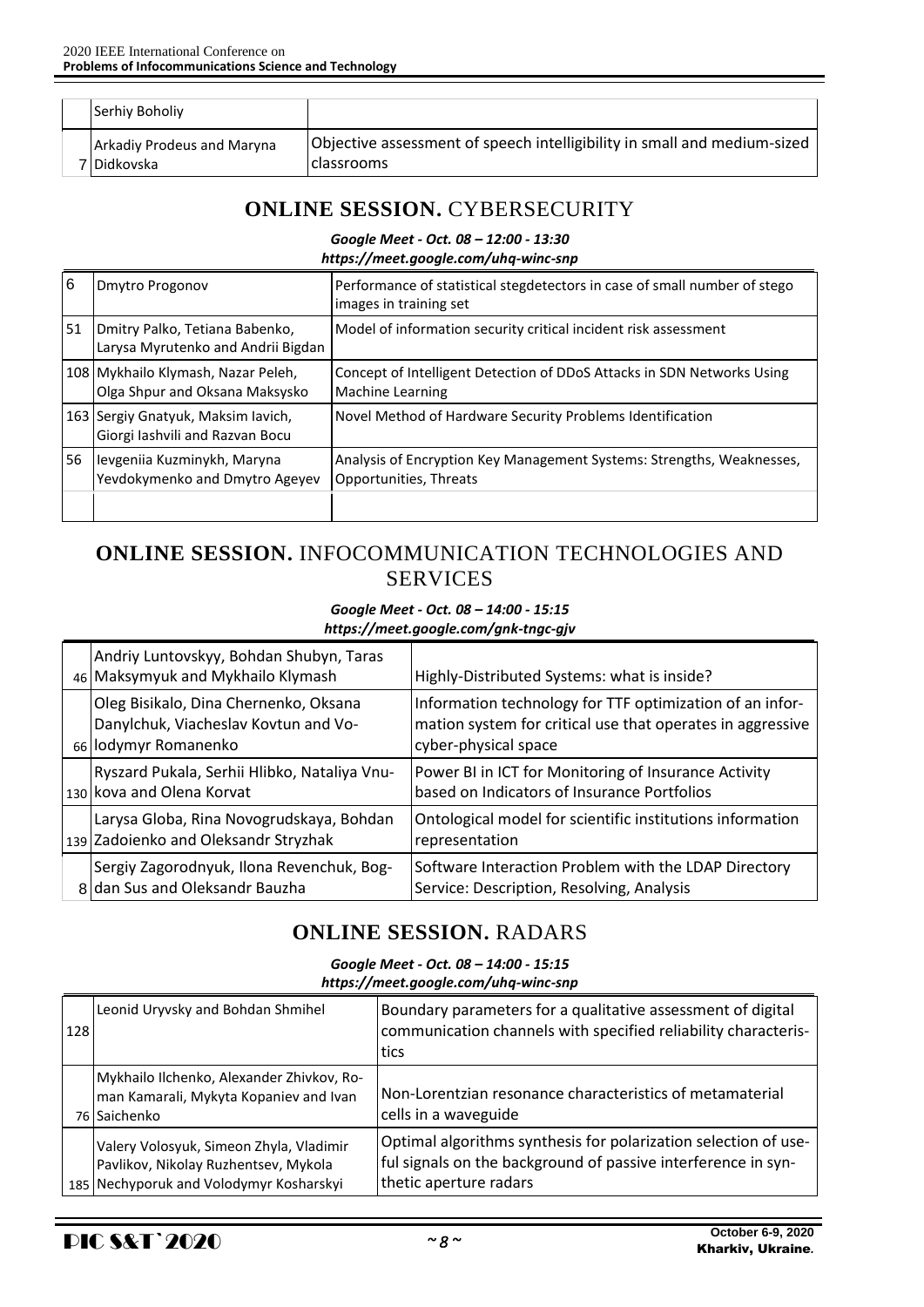186 Nechyporuk and Eduard Tserne Valery Volosyuk, Simeon Zhyla, Vladimir Pavlikov, Volodymyr Kosharskyi, Mykola Structure optimization of the multi-channel on-board radar with antenna aperture synthesis and algorithm for power line selection on the background of the earth surface

## **ONLINE SESSION.** INFOCOMMUNICATION TECHNOLOGIES AND **NETWORKS**

### *Google Meet - Oct. 09 – 9:30 - 10:30 https://meet.google.com/gnk-tngc-gjv*

| 109 Tatiana Shmeleva and Alexander Kostikov                                     | Verification of Square Lattices with Dedicated Channels<br>by Infinite Petri Nets                     |
|---------------------------------------------------------------------------------|-------------------------------------------------------------------------------------------------------|
| 113 Lev Raskin, Oksana Sira and Yurii Parfeniuk                                 | Mathematical models and methods of multicriteria rout-<br>ing in the conditions of fuzzy initial data |
| Victor Tikhonov, Olena Tykhonova, Olha Ya-<br>154 vorska and Svetlana Radkevych | THE FLOWS OPTIMIZATION OF THE TRANSPORT NET-<br>WORK BY THE CRITERION OF MINIMAL TRANSIT              |
| Irina Strelkovskaya, Irina Solovskaya and<br>125 Juliya Strelkovska             | Spline-extrapolation of Video Traffic of IoT-devices Based<br>on Various Cubic Splines                |

# **ONLINE SESSION.** CONTROL, ADAPTATION, SELF-ORGANIZATION IN INFOCOMMUNICATION SYSTEMS

#### *Google Meet - Oct. 09 – 10:45 - 11:45 https://meet.google.com/gnk-tngc-gjv*

| Oleksandr Samoshchenko, Heorhii Marhiiev,<br>101 Irina Zeleneva and Oleksandr Miroshkin                      | Biased Exponents Encoding With Positive Zero When<br>Comparing Absolute Values of Floating-Point Numbers                              |
|--------------------------------------------------------------------------------------------------------------|---------------------------------------------------------------------------------------------------------------------------------------|
| 183 Oksana Pichugina and Nadezhda Muravyova                                                                  | Data Batch Processing: Modelling and Applications                                                                                     |
| Viktor Klimenko, Denis Kotov, Diana Sadych,<br>Juri Rafalskiy, Vitaliy Lishchenko and Yevhen<br>175 Sapiehin | Model of Functioning of Information-Control System of<br>Unmanned Car with Different Sensors Channels of In-<br>formation Interaction |
| Roman Yershov, Volodymyr Bychko, Yurii<br>52 Gulyi and Maxim Zhydko                                          | Automation of Anti-Race State Encoding of Asynchro-<br>nous FSM for Robust Systems                                                    |

# **ONLINE SESSION.** IMAGE PROCESSING

*Google Meet - Oct. 09 – 10:45 - 11:45 https://meet.google.com/uhq-winc-snp*

| Oleg Gofaizen, Olena Osharovska, Mikola Patlayenko,<br>Volodymyr Pyliavskyi, Svitlana Kiiko and Valentyna<br>22 Solodka  | Image Sharpness Control in Modern Television Sys-<br>tems                                 |
|--------------------------------------------------------------------------------------------------------------------------|-------------------------------------------------------------------------------------------|
| 97 Volodymir Baliar, Olena Mazurkiewicz and Yurii Petryk   based OTT/IPTV video streaming                                | Influence of IP-network performance on MPEG-                                              |
| Baliar Volodymir, Mazurkiewicz Olena and<br>107 Hryshchenko Artem                                                        | Immunity estimation of abandoned object detection<br>video system to environmental impact |
| Oleg Gofaizen, Olena Osharovska, Svitlana Kiiko,<br>Mikola Patlayenko, Volodymyr Pyliavskyi and<br>123 Valentyna Solodka | Potentially Achievable Image Definition in Video Ap-<br>plications                        |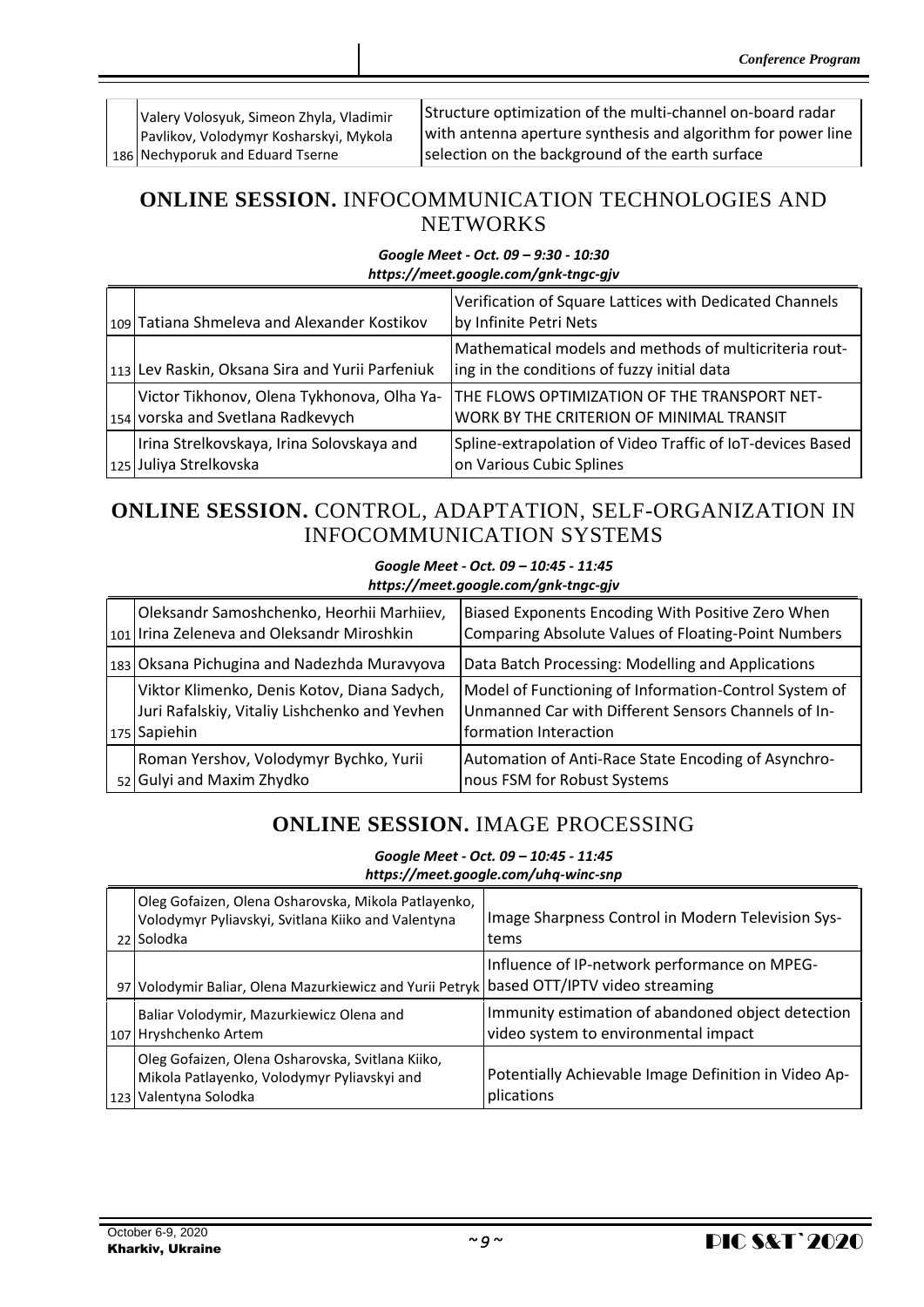# **ONLINE SESSION.** CYBERSECURITY

|                                                                                                                         | goog.c.com/g.m.c.gog/                                                                                               |
|-------------------------------------------------------------------------------------------------------------------------|---------------------------------------------------------------------------------------------------------------------|
| Oleksii Nariezhnii, Tetiana Grinenko, Maksym<br>33 Trotsko and Oleksandr Kostyria                                       | Synchronization of High-Speed Quantum Random<br>Number Generators via Digital Television Channels                   |
| Victor Krasnobayev, Alexandr Kuznetsov, Alina<br>82 Yanko and Tetiana Kuznetsova                                        | The procedure for implementing the operation of mul-<br>tiplying two matrices using the residual number sys-<br>tem |
| Gennady Khalimov, Ibraim Didmanidze, Yevgen<br>Kotukh, Oleksandr Sievierinov, Otar Shonia and<br>110 Svitlana Khalimova | Encryption scheme based on the automorphism group<br>of the Suzuki function field                                   |
| Yuri Bespalov, Lyudmila Kovalchuk, Hanna Ne-<br>116 lasa and Roman Oliynykov                                            | On Generation of Cycles, Chains and Graphs of Pairing-<br><b>Friendly Elliptic Curves</b>                           |
| Maksim Iavich, Tamari Kuchukhidze, Tetyana<br>164 Okhrimenko and Serhii Dorozhynskyi                                    | Novel Quantum Random Number Generator for Cryp-<br>tographical Applications                                         |

### *Google Meet - Oct. 09 – 12:00 - 13:15 https://meet.google.com/gnk-tngc-gjv*

# **ONLINE SESSION 5.** ARTIFICIAL INTELLIGENCE AND RECOGNITION

#### *Google Meet - Oct. 09 – 12:00 - 13:15 https://meet.google.com/uhq-winc-snp*

| Andrey Klochko, Denys Chernyshev, Svitlana<br>47 Terenchuk and Vitalii Zapryvoda                                          | Using Deep Structured Semantic Model to Analysis<br>Text Documents in the Building Normative Base                         |
|---------------------------------------------------------------------------------------------------------------------------|---------------------------------------------------------------------------------------------------------------------------|
| Serhii Leoshchenko, Oleksiy Nazarenko, Andrii<br>Oliinyk, Sergey Subbotin, Tetiana Zaiko and Vasyl<br>70 Donenko          | Using neuromodels for evaluating and determining<br>productivity of technical processes                                   |
| Mykola Kushnir, Nelia Savchyn, Andrii Komarny-<br>tskyi, Kateryna Tokarieva, Volodymyr Toronchuk<br>152 and Petro Kroialo | Technological and legal aspects of the use of ma-<br>chine learning elements in chaotic information<br>processing systems |
| Mykola Kozlenko, Ihor Lazarovych, Valerii Tkachuk<br>153 and Mykola Kuz                                                   | Deep learning demodulation of amplitude noise<br>shift keying spread spectrum signals                                     |
| 59 Jan Matuszewski and Tomasz Walczyna                                                                                    | Tracking of moving objects based on video image                                                                           |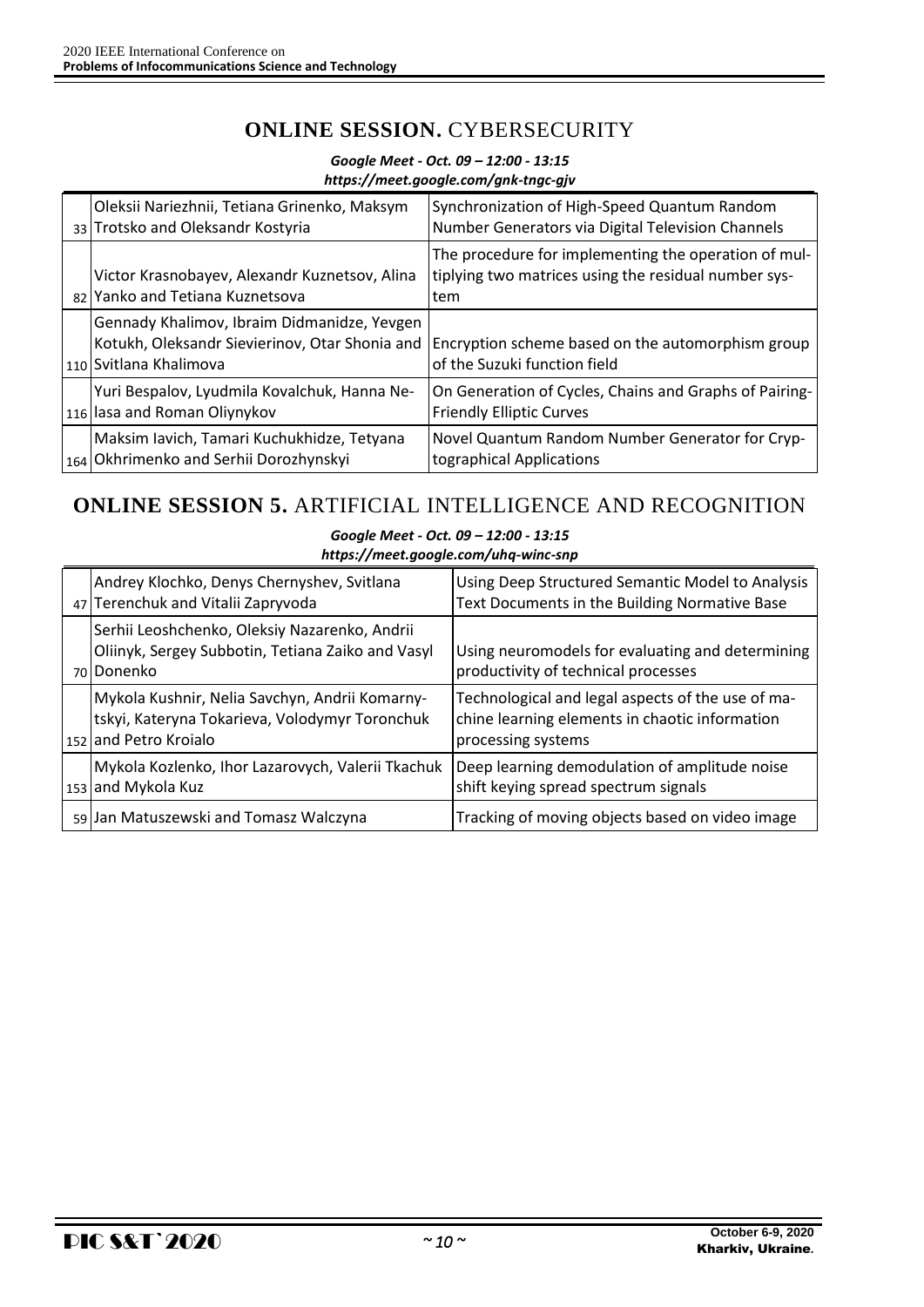## **POSTER SESSION**

# *Online (YouTube), October 8 – 9* (during Oct. 8 at 9:30 – Oct. 9 at 15:30)

http://picst.org/posters\_20/

| 1  | <b>Tofiq Mansurov and Beytulla</b><br>Guseynov                                                                                 | Development of Intelligent Call Service Center on NGN Networks                                                                                                     |
|----|--------------------------------------------------------------------------------------------------------------------------------|--------------------------------------------------------------------------------------------------------------------------------------------------------------------|
| 2  | <b>Tofiq Mansurov and Beytulla</b><br>Guseynov                                                                                 | Mathematical Model of Functioning of Intelligent Call Service Center on<br><b>NGN Networks</b>                                                                     |
| 3  | Luc Ho and Sergey Rodionov                                                                                                     | Ivan Gorbenko, Alexandr Zamula, Tri Derived signals systems for information communication systems<br>applications: synthesis, formation, processing and properties |
| 4  | Volodymyr Mokhor, Serhii Honchar<br>and Alla Onyskova                                                                          | Cybersecurity Risk Assessment of Information Systems of Critical<br>Infrastructure Objects                                                                         |
| 10 | Georgii Kozhevnikov, Oleh Pihnastyi<br>and Maxim Glavchev                                                                      | Input Flow Control Algorithms of the Trasnsport System                                                                                                             |
| 11 | Viktor Zaruba and Iryna Parfentenko                                                                                            | Risk management models in operative planning at an industrial enterprise                                                                                           |
| 12 | Hanna Melnyk, Yuliya Antonova-<br>Rafi, Igor Khudetskyy and<br>Yevhen Snitsar                                                  | System for automatic adjustment of the volume of the receiving<br>sleeve                                                                                           |
| 13 | Oleh Pihnastyi and Georgii<br>Kozhevnikov                                                                                      | Control of a Conveyor Based on a Neural Network                                                                                                                    |
| 16 | Yuriy Penkin, Georgiy Khara and<br>Alina Fedoseeva                                                                             | Features of Application of HiSNeC Technology in the Multi-User Windows<br>Environment                                                                              |
| 17 | Valerii Lakhno and Liubov Plyska                                                                                               | Analysis of Models for Selection of Investment Strategies                                                                                                          |
| 19 | levgen Fedorchenko, Andrii Oliinyk,<br>Vasyl Donenko, Alexander<br>Stepanenko, Tetiana Fedoronchak<br>and Anastasia Kharchenko | DEVELOPMENT OF A GENETIC METHOD FOR DETERMINING THE OPTIMAL<br>LOCATION OF POWER SUPPLY OBJECTS                                                                    |
| 20 | Oleksandr Hladkyi, Sergey Rudyk,<br>Volodymyr Kulivnuk, Tetiana<br>Tkachenko and Tetiana Shparaga                              | Using of information environment model for development of enterprises'<br>economics efficiency in industrial agglomeration                                         |
| 21 | Victopia Bandura, Andriy Malitchuk,<br>Nelly Lysenko and Oleksandra<br>Lysenko                                                 | Design of a distributed mobile telecommunications system for cinemas                                                                                               |
| 25 | Vitaliy Lishchenko, Hennadii<br>Khudov, Volodymyr Hnyria, Andrii<br>Lykianchykov, Ivan Kravchenko and<br>Kristina Tahyan       | Processing of Non-coherent Signals in a Multi-Radar System Based on Two-<br>Coordinate Surveillance Radars                                                         |
| 26 | Dmytro Kucherov, Andrei Berezkin<br>and Serhii Perepelitsyn                                                                    | Some Features of LoRa Technology under Multi-Ray Reception                                                                                                         |
| 30 | Ivanna Dronyuk, Iryna Moyseyenko,<br>Jerzy Kuck and Olena Gorina                                                               | Theoretical and Applied Aspects of Bank Credit Risks Minimization                                                                                                  |
| 34 | <b>Shreyas Mistry</b>                                                                                                          | A Comparative Study of XSS Attack Detection Methods and Tools                                                                                                      |
| 38 | Mykhailo Vedernikov, Lesia<br>Volianska-Savchuk, Maria Zelena,<br>Natalia Bazaliyska, Valentina Litinska<br>and Olga Baksalova | Infocommunication Paradigm of Corporate Culture Development in HR<br>Management System                                                                             |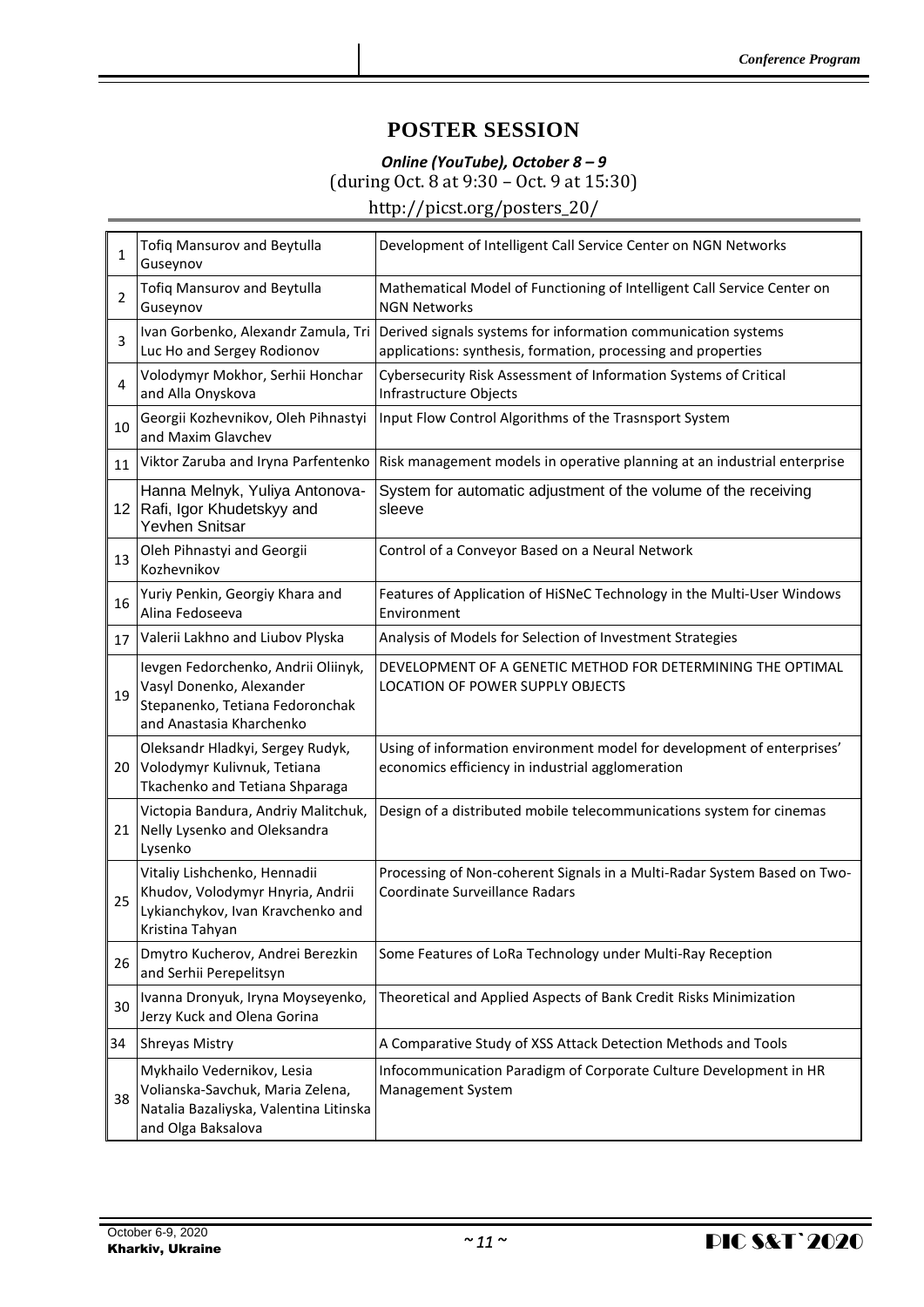| 39 | Mykhailo Vedernikov, Helena<br>Koshonko, Lesia Volianska-Savchuk,<br>Maria Zelena, Natalia Bazaliyska and<br>Oksana Chernushkina | Assessment of Information and Communication Support of Production<br>Systems in the Conditions of Digital Transformation of the National<br>Economy                                 |
|----|----------------------------------------------------------------------------------------------------------------------------------|-------------------------------------------------------------------------------------------------------------------------------------------------------------------------------------|
| 43 | Iryna Moiseyenko and Mariya<br>Fleychuk                                                                                          | SIMULATION OF THE ENTERPRISE MANAGEMENT RISKS MONITORING                                                                                                                            |
| 50 | Stanislav Popov, Mykola Ishchenko,<br>Liudmyla Ishchenko and Denis<br>Kolosovskyi                                                | EXPERT SYSTEM OF SELECTION OF COMPETITIVE OPTIONS OF SYSTEMS OF<br>UNDERGROUND DEVELOPMENT OF ORE DEPOSITS                                                                          |
| 53 | Mykhajlo Klymash, Olena<br>Hordiichuk- Bublivska, Ihor<br>Tchaikovskyi and Yulia Pyrih                                           | Research of Microservices Features in Information Systems using Spring<br>Boot                                                                                                      |
| 54 | Nina Averianova and Tatiana<br>Voropayeva                                                                                        | Information security of Ukraine: social and humanitarian aspects                                                                                                                    |
| 57 | Leonid Taraniuk, Hongzhou Qiu and<br>Karina Taraniuk                                                                             | Research of development of logistics of the China's enterprises which is<br>based on technology of the internet of things                                                           |
| 58 | Andrii Safonyk, Olena Prysiazhniuk<br>and Ivan Targoniy                                                                          | Prediction of Industrial Wastewater Treatment From Ferromagnetic<br>Impurities and Computer Modeling of the Impact of a Flow Velocity                                               |
| 60 | Yuriy Rudyk, Andriy Gavriluk, Viktor<br><b>Kuts and Roman Naumchuk</b>                                                           | Required safety component of automotive cyber-physical systems                                                                                                                      |
| 63 | Roman Tsaryov and Lesya Nikityuk                                                                                                 | Optimization of Service Platforms on the Base of Adaptation Model                                                                                                                   |
| 64 | Dmytro Makoveyenko, Olena<br>Osharovska, Serhii Siden and<br>Volodymyr Pyliavskyi                                                | The Effect of Interference Evaluation between LTE Mobile Stations and<br>McWill Technology                                                                                          |
| 65 | Iryna Strutynska, Lesia Dmytrotsa,<br>Halyna Kozbur, Olha Hlado and<br>Olena Sorokivska                                          | Working-out of Recommendation System to Increase the Digital Maturity<br>Level of Enterprises                                                                                       |
| 68 | Ruslan Politanskyi, Andriy Veryga<br>and Maria Vistak                                                                            | Analyse of scientific problems facing developers of modern<br>telecommunication technologies                                                                                        |
| 72 | Baraa Salim                                                                                                                      | Design & Analyses of a Novel Real Time Kurdish Sign Language for Kurdish<br><b>Text and Sound Translation System</b>                                                                |
| 73 | Serhii Toliupa, Liudmyla<br>Tereikovska, Ihor Tereikovskyi, Aliya<br>Doszhanova and Zhuldyz<br>Alimseitova                       | PROCEDURE FOR ADAPTING A NEURAL NETWORK TO RECOGNITION OF THE<br><b>IRIS OF THE EYE</b>                                                                                             |
| 79 | Irina Vasil'eva and Vladimir Lukin                                                                                               | Methods for predicting multichannel images classification efficiency                                                                                                                |
| 86 | Vasyl Sheketa, Volodymyr Pikh,<br>Roman Vovk, Yulia Romanyshyn,<br>Mykola Pasyeka and Olga Khrabatyn                             | Structuring Problem Cases Based on Constraints in the Drilling Control<br><b>Infocommunications Routines</b>                                                                        |
| 87 | Volodymyr Tokariev, Gennady<br>Krivoulya, Iryna Ilina and Vladislav<br>Shcherbak                                                 | Mathematical Model for Finding Probability of Detecting Victims of Man-<br>Made Disasters Using Distributed Computer System with Reconfigurable<br>Structure and Programmable Logic |
| 88 | Vusala Muradova, Murad Omarov<br>and Vyacheslav Lyashenko                                                                        | Key aspects of modeling the process of knowledge formation in<br>infocommunication decision-making systems                                                                          |
| 90 | Bohdan Kovalskyi, Tetiana<br>Holubnyk, Bohdana Havrysh,<br>Lyudmyla Mayik and Myroslava<br>Dubnevych                             | Research of color gradation in digital publishing systems                                                                                                                           |
| 92 | Naors Y Anad Alsaleem and Mykola<br>Moskalets                                                                                    | <b>IMPROVE MECHANISMS OF RANDOM MULTIPLE ACCESS IN WIRELESS</b><br>COMMUNICATIONS SYSTEMS.                                                                                          |

÷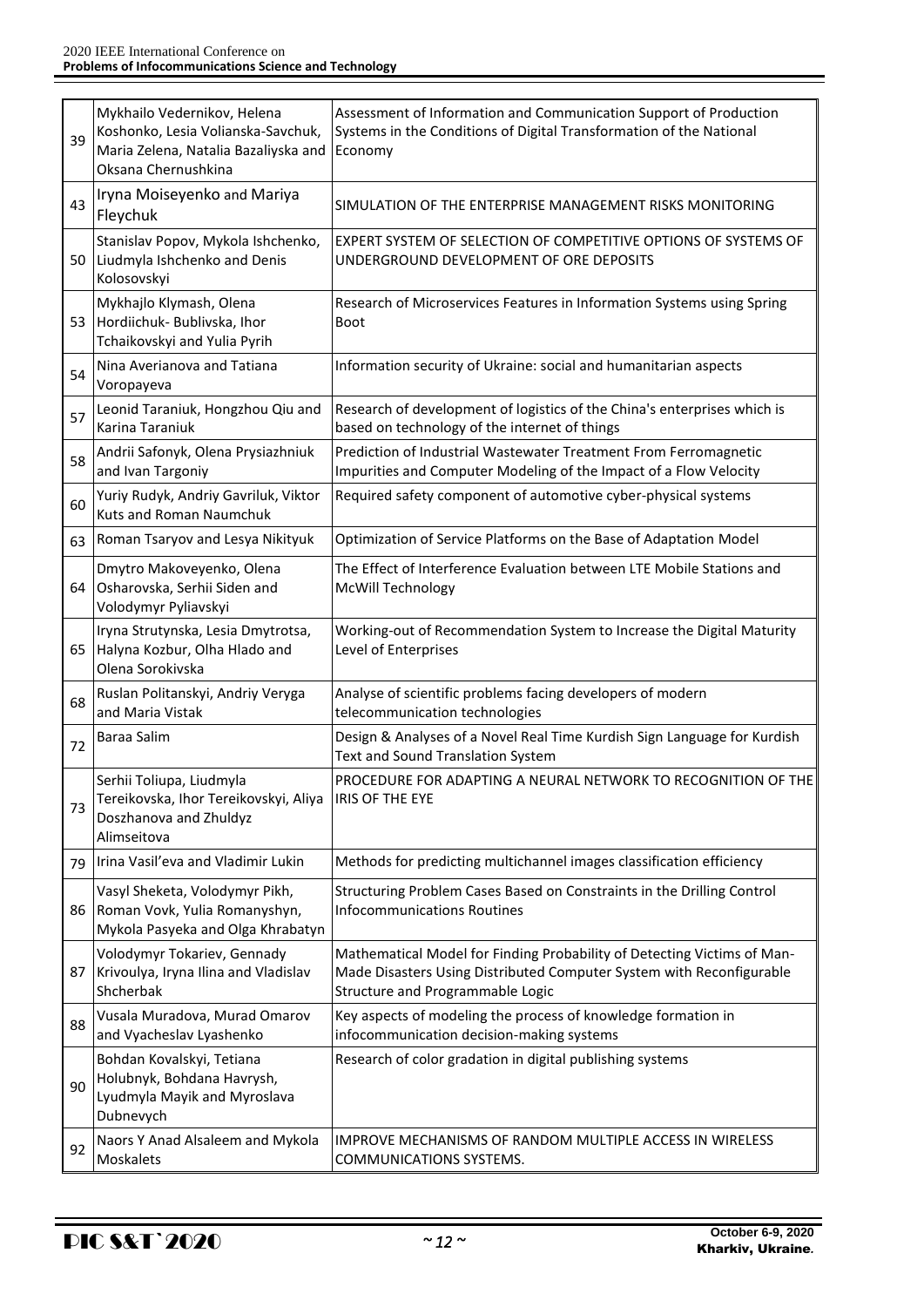| 93  | Ihor Sliusar, Vadym Slyusar, Yurii<br>Utkin and Olena Kopishynska                                             | Parametric synthesis of 3D structure of SRR element of the metamaterial                                                                                        |
|-----|---------------------------------------------------------------------------------------------------------------|----------------------------------------------------------------------------------------------------------------------------------------------------------------|
| 94  | Olga Malyeyeva, Yulia Malieieva,<br>Viktor Kosenko and Roman Artiukh                                          | FORMALIZED MODELS OF PROCESSES AND OPTIMIZATION OF INDICATORS<br>FOR COMPLEX EQUIPMENT RECYCLING PROJECTS                                                      |
| 96  | Natalia Chernova, Olena Sergienko,<br>Maryna Mashchenko, Oleksandr<br>Bilotserkivskyi and Olena Shapran       | Modeling Internationally Diversified Investment Portfolio                                                                                                      |
| 98  | Vadym Tiutiunyk, Igor Ruban and<br>Olha Tiutiunyk                                                             | Cluster analysis of the regions of Ukraine by the number of the arisen<br>emergencies                                                                          |
| 99  | Victoriya Usik, Bohdan Shostak,<br>Serhii Chukanov and Serhii<br>Doroshenko                                   | The method of continuous planning of the process of diagnosis of analog-<br>digital modules of radio electron systems                                          |
| 106 | Vadym Tiutiunyk, Mykola Udianskyi,<br>Olha Tiutiunyk and Olha Vilkhivska                                      | Dynamics of clustering of regions of Ukraine by the number of fires arisen                                                                                     |
| 117 | Victor Ruzhentsev, Roman<br>Levchenko and Oleksandr Fediushyn                                                 | Cryptanalysis of simple Substitution-Permutation Cipher using Artificial<br><b>Neural Network</b>                                                              |
| 119 | Sedat Akleylek, Besik Dundua and<br>Kübra Seyhan                                                              | Quantum Secure Cryptosystems and Their Formal Analysis                                                                                                         |
|     | 120 Besik Dundua                                                                                              | An Extension of \$\rho\$Log for Working with Uncertain Information                                                                                             |
| 122 | Nikolay Kiktev, Anna Didyk and<br>Maryna Antonevych                                                           | Simulation of Multi-agent Architectures for Fruit and Berry Picking Robot in<br>Active-HDL                                                                     |
|     | Nadia Pasieka, Liliana Khimchuk,<br>126 Vasyl Sheketa, Yulia Romanyshyn,<br>Mykola Pasieka and Nadia Lutsan   | Research of dynamic mathematical models of adaptation of members of<br>teams of developers of infocommunication systems                                        |
|     | Evgeniy Lavrov, Olga Siryk, Nadiia<br>127 Pasko, Pavel Paderno, Evgeniy<br>Burkov and Volodymyr Nahornyi      | Decision support in incident management systems. Models of searching for<br>ergonomic reserves to increase efficiency                                          |
|     |                                                                                                               |                                                                                                                                                                |
|     | Garcia-Salgado, Volodymyr<br>141 Ponomaryov, Rogelio Reyes-Reyes,<br>Clara Cruz-Ramos and Denys<br>Ponomaryov | Edgar Perez-Moreno, Beatriz Paulina   Hyperspectral Image Super-Resolution Using Convolutional Neural Network<br>and Wavelet Transform                         |
|     | Evgeniy Lavrov, Olga Siryk, Nadiia<br>142 Pasko, Pavel Paderno and Evgeniy<br>Burkov                          | Models and information technology for reliable design of the functioning<br>processes of flexible production systems as complex human-machine<br>systems       |
|     | Evgeniy Lavrov, Olga Siryk, Nadiia<br>143 Pasko, Pavel Paderno and Evgeniy<br>Burkov                          | Reliability of human-machine interaction in distributed information<br>environments. Models for morphological analysis and optimization of group<br>activities |
|     | Ivan Obod, Iryna Svyd, Oleksandr<br>146 Maltsev, Ganna Zavolodko and<br>Sergiy Leonov                         | WAM Systems: Comparative Analysis of Information Support Quality                                                                                               |
| 148 | Oksana Pomazun, Andrii Pravdyvyi<br>and Oleksandr Pravdyvyi                                                   | Simulation Of Adjustment Of Expert Assessments For Cognitive Maps<br><b>Building</b>                                                                           |
|     | Maksym Bekuzarov, Mariya<br>150 Shirokopetleva, Oleksandr<br>Samantsov and Oksana Mazurova                    | Neural Network Architecture Editor With Code Generation                                                                                                        |
|     | Vasiliy Derbentsev, Vitalina<br>151 Babenko, Oleg Pursky, Natalia<br>Datsenko and Olha Pushko                 | Forecasting Cryptocurrency Prices Using Ensembles-Based Machine<br>Learning Approach                                                                           |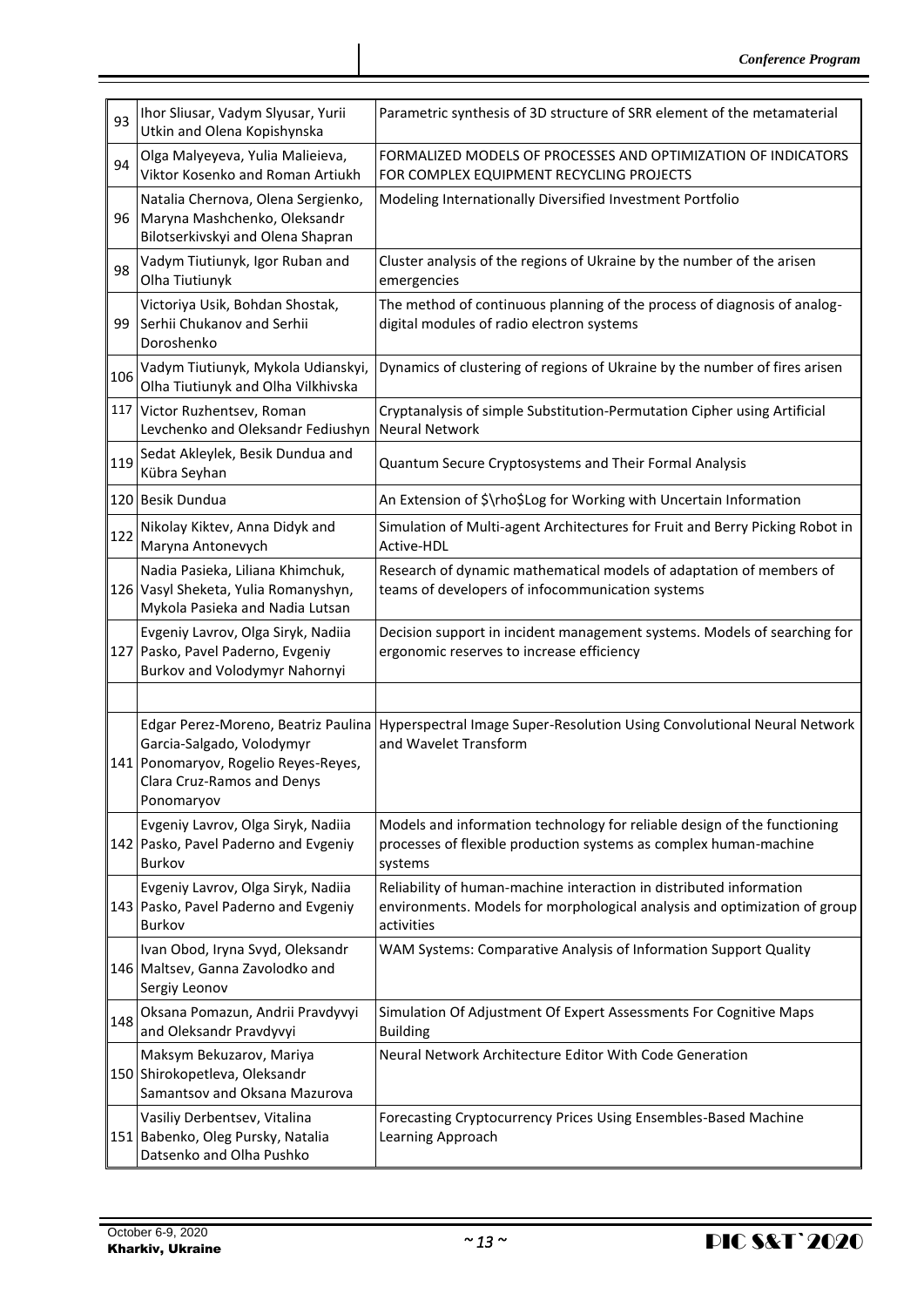| 156 | Volodymyr Zhyrnov, Svitlana<br>Solonska and Anna Basova                                                                     | Formal Representation of the Information Processing in Intelligent Radar<br>Surveillance Systems                                                                                             |
|-----|-----------------------------------------------------------------------------------------------------------------------------|----------------------------------------------------------------------------------------------------------------------------------------------------------------------------------------------|
| 157 | Samah Aziz, Alaa Taqa and<br><b>Mohammed Ahmed</b>                                                                          | Hiding Compression Data in an Image Using Intelligent Techniques                                                                                                                             |
| 158 | Anton Sokoliuk, Galyna<br>Kondratenko, Ievgen Sidenko, Yuriy<br>Kondratenko, Anatoly Khomchenko<br>and Igor Atamanyuk       | Machine Learning Algorithms for Binary Classification of Liver Disease                                                                                                                       |
|     | Vadym Akhundov, Galyna<br>159 Kondratenko, Ievgen Sidenko and<br>Yuriy Kondratenko                                          | Visually-Interactive Systems: Structural Optimization of Software<br>Development                                                                                                             |
| 160 | Anatoliy Semenko, Volodymyr<br>Pelishok and Natalia Bokla                                                                   | Peculiarities of Determining and Providing Throughput in<br><b>Telecommunication Systems</b>                                                                                                 |
| 162 | Oleksii Kalivoshko, Volodymyr<br>Kraevsky and Tetiana Payanok                                                               | ASSESSMENT OF FACTORS INFLUENCING THE VOLUME OF PERSONAL<br><b>INCOME TAX REVENUES</b>                                                                                                       |
|     | Viktoriia Perepadia, Viktor Lysko and<br>166 Volodymyr Zabolotnyj                                                           | Features of Analytical Estimation Methodology of the Compromising<br>Emanations Level of the Test Signal Harmonics of a Personal Electronic<br>Computer Videotract                           |
| 167 | Mykola Kyrychenko, Sergey<br>Yakubovskiy and Tetiana Rodionova                                                              | Digital Transformation of the Oil Refining Sector in Ukraine                                                                                                                                 |
|     | Iryna Lomachynska, Yevgen<br>169 Maslennikov and Mariya<br>Yakubovska                                                       | Infocommunication tools of unconventional monetary policy                                                                                                                                    |
| 170 | Viktor Turchenko, Ivan Kit,<br>Oleksandr Osolinskyi, Pavlo<br>Bykovyy, Diana Zahorodnia and<br>Anatoliy Sachenko            | IoT Based Modular Grow Box System Using the AR                                                                                                                                               |
|     | 173 Adilkhan Symagulov                                                                                                      | Identification of criminogenic content in natural language texts                                                                                                                             |
|     | Yurii Khlaponin, Volodymyr<br>174 Vyshniakov, Mykhailo Prygara and<br>Vadym Poltorak                                        | The New Concept of Guaranteeing Confidence in the E-voting System                                                                                                                            |
| 176 | Romans Dyakons, Dina Kelsina and<br>Rostislav Kopitovs                                                                      | Methodological peculiarities of Well-organized systems' maintenance                                                                                                                          |
| 178 | Romans Dyakons, Irina Kazina and<br>Rostislavs Kopitovs                                                                     | Self-adapting algorithms of the control system                                                                                                                                               |
|     | Sergiy Gnatyuk, Viktoriia Sydorenko,<br>181 Artem Polozhentsev and Yulija<br>Sotnichenko                                    | Experimental Cybersecurity Level Determination in the Civil Aviation Critical<br>Infrastructure                                                                                              |
| 184 | Olha Kadatskaya, Svitlana Saburova<br>and Olena Volokitina                                                                  | LOGISTIC MANAGEMENT AND CONTROL MODEL OF CORPORATE NETWORK<br><b>RESOURCES</b>                                                                                                               |
|     | Victor Krasnobayev, Alexandr<br>187 Kuznetsov, Victoria Popenko and<br>Tetiana Kuznetsova                                   | Method of Control of Data which is Presented by Residual Classes                                                                                                                             |
|     | Artem Moskalenko, Galina Sokol,<br>189 Andrii Shuhailo and Dmitro<br>Herasymov                                              | Method of Synthesizing Signals of the Improved Modulation by the Cyclic<br>Shift of Code with Adaptation by Speed of Information Transmission on the<br><b>Advanced Binary Matrixe Basis</b> |
| 190 | Yurii Kravchenko, Viktor<br>Bondarenko, Maksym Tyshchenko,<br>Kostiantyn Herasymenko, Oleksandr<br>Trush and Olena Starkova | Model of Information Protection system database of the mobile terminals<br>information system on the territory of Ukraine (ISPMTU)                                                           |

÷